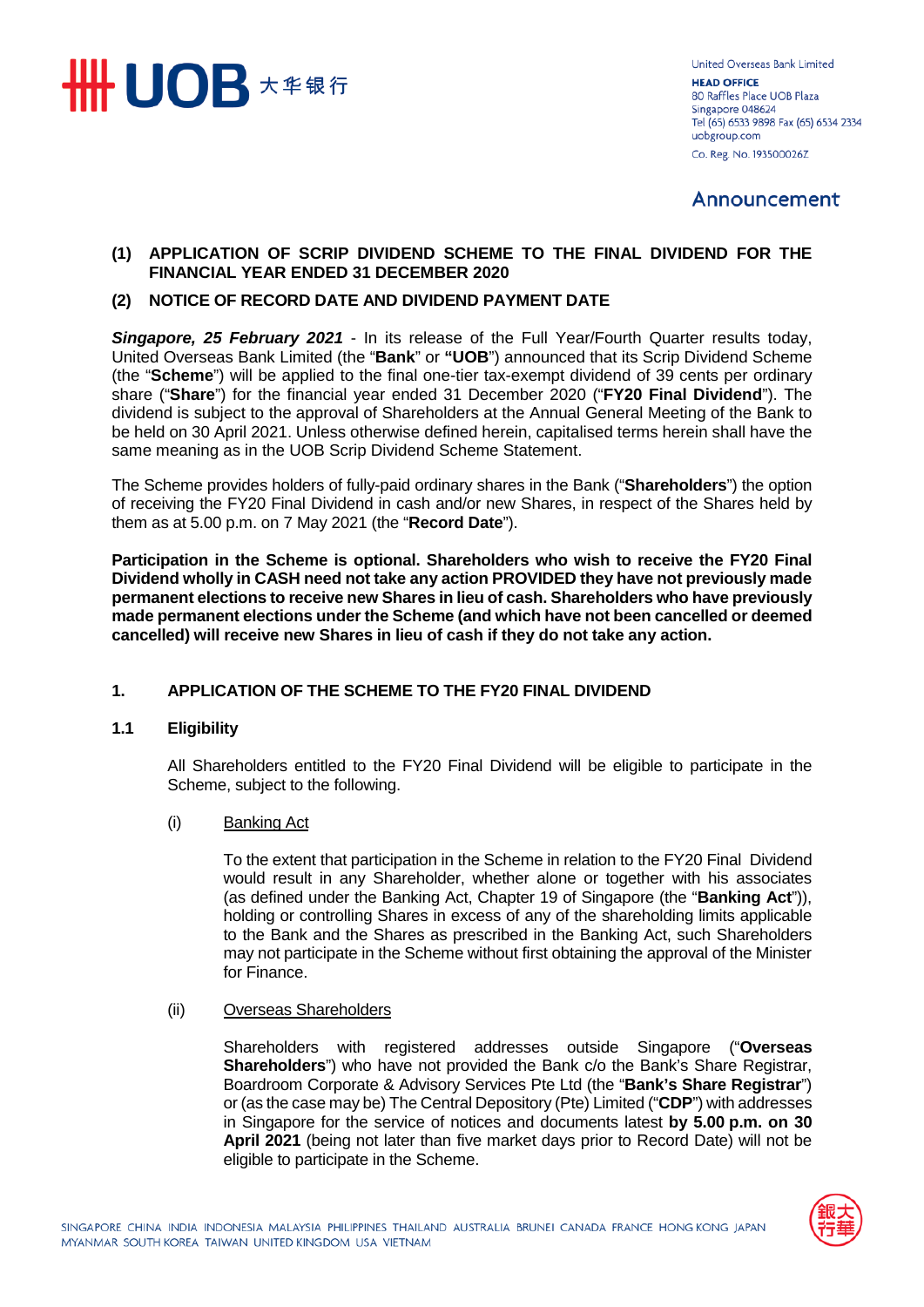

Where a Shareholder gives notice to the Bank's Share Registrar or, if the Shareholder is a depositor, to CDP, of a change of his registered address for the service of notices and documents from an address within Singapore to an address outside Singapore, he shall thereupon be considered an Overseas Shareholder. **Any permanent election given by him shall be deemed to have been cancelled if his registered address as at Record Date is outside Singapore.** 

**Overseas Shareholders who wish to be eligible to participate in the Scheme must provide an address in Singapore for the service of notices and documents by notifying the Bank's Share Registrar, Boardroom Corporate & Advisory Services Pte Ltd at 50 Raffles Place, Singapore Land Tower #32-01, Singapore 048623, or, if the Overseas Shareholder is a Depositor, the CDP at 11 North Buona Vista Drive, #01-19/20, The Metropolis Tower 2, Singapore 138589 not later than 5.00 p.m. on 30 April 2021.** 

A Shareholder's participation in the Scheme is subject to the requirement that it will not result in a breach by the Shareholder of any restriction on such Shareholder's holding of Shares which may be imposed by any statute, law or regulation in force in Singapore or any other relevant jurisdiction or by the Constitution of the Bank.

#### **1.2 Notices of Election**

Notices of election\* are expected to be despatched to eligible Shareholders on or about 20 May 2021.

Eligible Shareholders may elect to participate in the Scheme in respect of **all or part only** of their holding of Shares or to make a permanent election to participate in respect of **all (and not part only)** of their holding of Shares. **Permanent election is NOT available to any Shareholder who elects to receive Shares in respect of part only of his holding of Shares.** The available options will be stated in the Notices of Election.

\* Physical copies of the Notices of Election will not be despatched to Depository Agents who hold Shares through CDP. Such Depository Agents may submit their elections electronically via the SGX-SFG service provided by CDP as listed in the Terms and Conditions for User Services for Depository Agents.

# **1.3 Permanent Elections (for ALL Shares ONLY)**

Shareholders who have previously made permanent elections under the Scheme (and whose permanent elections have not been cancelled or deemed cancelled) will receive new Shares in lieu of the cash amount of the FY20 Final Dividend. **They will receive Scrip Dividend Entitlement Advice instead of Notices of Election.** 

Where an eligible Shareholder chooses to make or has previously made a permanent election, the permanent election will be effective for all future qualifying dividends unless and until a notice of cancellation in the prescribed form is received by the Bank's Share Registrar or (as the case may be) CDP.

#### **1.4 Take-over Code**

The attention of Shareholders is drawn to Rule 14 of the Singapore Code on Take-overs and Mergers. In particular, a Shareholder should note that he may be under an obligation to make a take-over offer for the Bank if:

(i) he acquires, by participating in the Scheme in relation to any dividend to which the

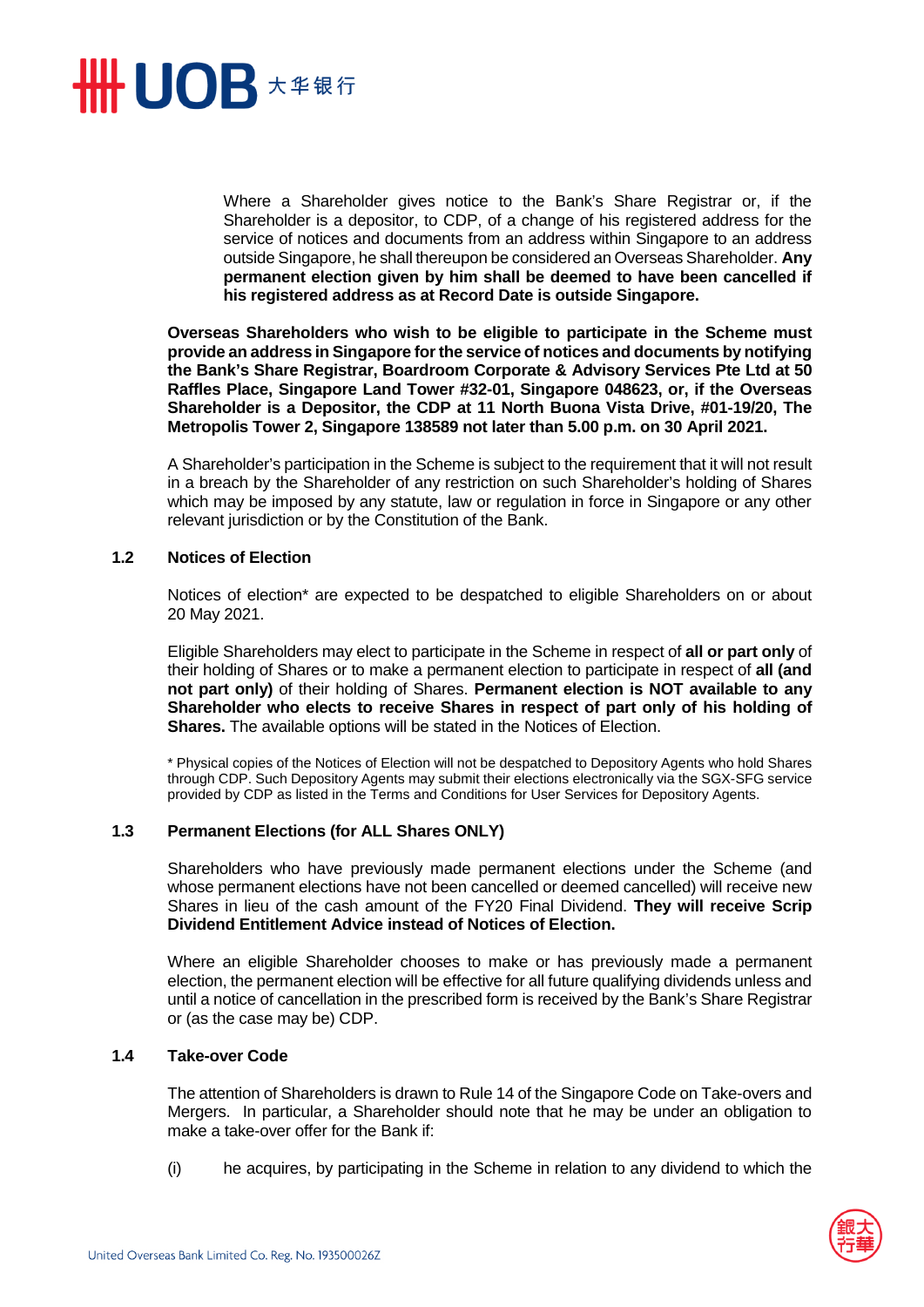

Scheme applies, whether at one time or different times, new Shares which (together with Shares held or acquired by him or persons acting in concert with him) carry 30% or more of the voting rights of the Bank; or

(ii) he, together with persons acting in concert with him, holds 30% or more but not more than 50% of the voting rights of the Bank, and either alone or together with persons acting in concert with him, acquires additional new Shares by participating in the Scheme or otherwise acquires additional Shares that would increase his percentage of the voting rights of the Bank by more than 1% in any period of 6 months.

### **1.5 Issue Price**

For the purposes of the application of the Scheme to the FY20 Final Dividend, the price at which each new Share is to be issued (the "**Issue Price**") will be set at the average of the last dealt prices of the Share during the price determination period between **6 May 2021 and 7 May 2021** (both dates inclusive) (being the period commencing on the date on which the Shares are first traded on an ex-dividend basis and ending on the Record Date).

The Bank will announce the Issue Price on **10 May 2021**.

### **1.6 Fractional Entitlements**

Where the number of new Shares which may be issued to a participating Shareholder under the Scheme includes a fraction but is not less than one (1), the number of new Shares to be issued will be rounded up to the nearest whole number if the fraction is 0.5 or more, and rounded down to the nearest whole number if the fraction is less than 0.5 and the fraction will be disregarded. No cash will be paid on such disregarded fraction of a share.

Where less than one (1) new Share is to be issued to a participating Shareholder under the Scheme, such participating Shareholder will not, regardless of whether he has elected to do so, receive any new Share, but will instead be paid his dividend in cash. This would be the case even if he has made a permanent election previously.

# **2. NOTICE OF RECORD DATE AND DIVIDEND PAYMENT DATE**

**NOTICE IS HEREBY GIVEN** that the Transfer Books and Register of Members of the Bank will be closed from **5.00 p.m. on 7 May 2021** up to (and including) **10 May 2021** for the purpose of determining the entitlements of Shareholders to the FY20 Final Dividend.

Duly completed registrable transfers received by the Bank's Share Registrar, Boardroom Corporate & Advisory Services Pte Ltd, at 50 Raffles Place, Singapore Land Tower #32- 01, Singapore 048623 up to 5.00 p.m. on 7 May 2021 will be registered before entitlements to the FY20 Final Dividend are determined. Shareholders whose securities accounts with CDP are credited with Shares as at 5.00 p.m. on 7 May 2021 will rank for the FY20 Final Dividend.

The FY20 Final Dividend will be paid on 25 June 2021 (the "**Dividend Payment Date**"). The new Shares are also expected to be listed on 25 June 2021.